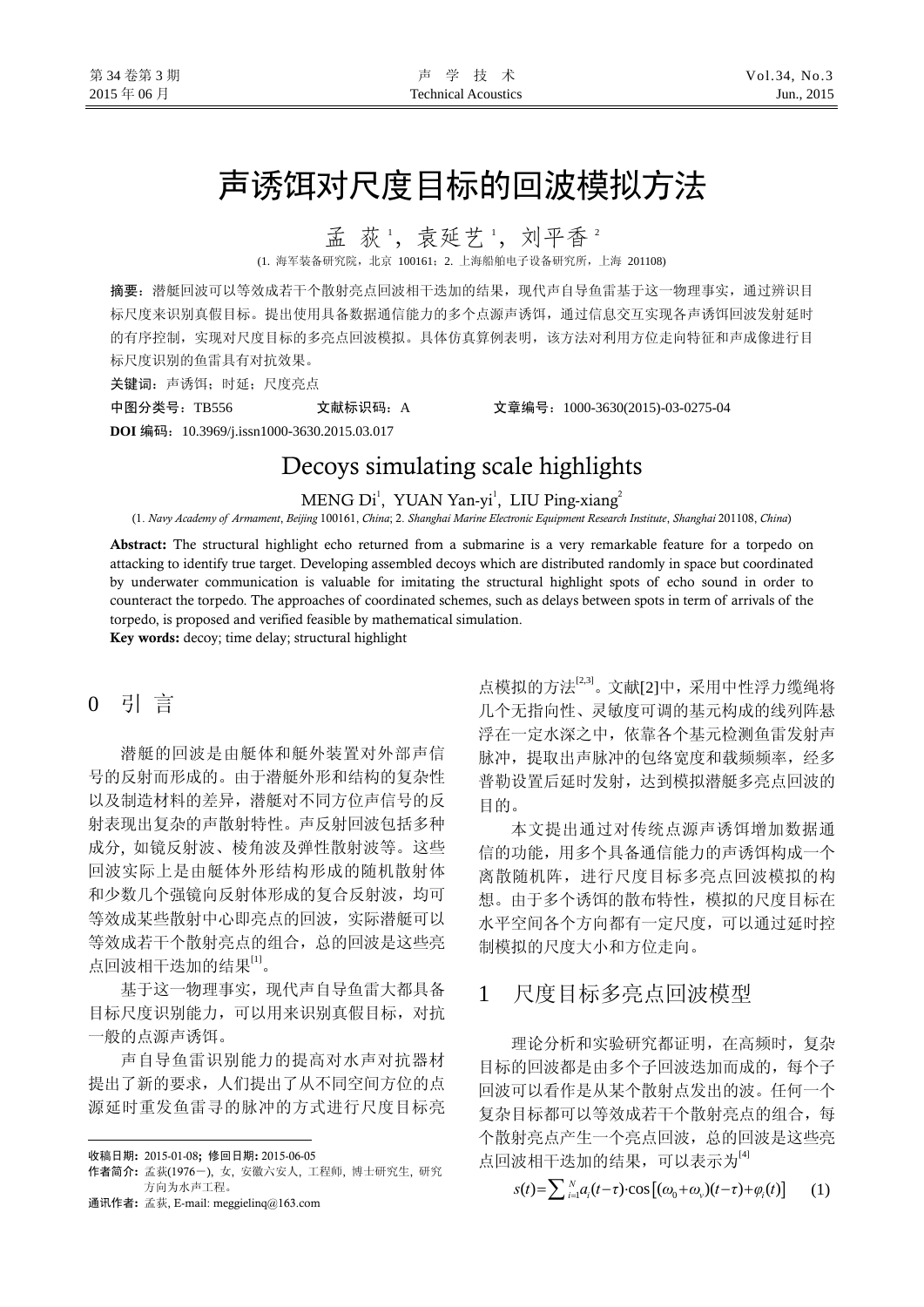式(1)中: 为亮点回波初始相位; 为回波中心 *φ<sup>i</sup> ω*<sup>0</sup> 频率; 为多普勒频移; 为回波幅度。 *ω<sup>v</sup> <sup>i</sup> a*

按照上述尺度目标多亮点回波模型公式,假设 在自导接收阵前方 500 m 处有一尺度目标, 该目标 物理尺度长为 200 m,按照等间隔产生 10 个亮点, 用来仿真该目标对入射声波的回波,如图 1 左所示。



Fig.1 Echo of scale highlights model simulation

对目标产生的回波进行声成像处理,可以得到 如图 1 右所示的目标图像,从图 1 中可以估算出目 标的长度约是 200 m, 且目标走向与仿真设置态势 基本一致。该仿真结果表明采用多亮点回波模拟是 可以满足应用要求的。

### 2 声诱饵实现尺度目标回波模拟

#### 2.1 基本方法

图 2 为声诱饵实现尺度目标多亮点回波示意 图,利用空间位置随机分布、具有通信能力的多个 声诱饵,通过各诱饵间的通信和对发射回波时序的 精确控制实现尺度目标多亮点回波模拟。为了达到 精确延时的要求,需要对随机分布的声诱饵位置和 来袭鱼雷位置及航向进行精确测量。

在获取了诱饵和鱼雷位置、航向等信息后,通



Fig.2 Decoys generating scale highlights echo

过适当延时可以在鱼雷航向垂直方向形成一个具 有一定方位走向的虚拟尺度目标(图 2 虚线所示)。 该虚拟尺度目标的最大长度由声诱饵位置坐标在 鱼雷航向垂线上的投影距离相差最大的器材(图 2 中的 1#和 6#诱饵)控制,虚拟的尺度目标亮点分 布在这两个诱饵(图 2 中的 1#和 6#诱饵)的连线 上。为了模拟虚拟亮点的发射时序,图 2 中各诱饵 需要进行相应的延时后再发射回波,延时的大小由 各诱饵到对应虚拟亮点的距离决定。

图 3 是 20 个声诱饵随机分布的态势, 假设这 些声诱饵具备边收边发能力,收到鱼雷自导信号后 立即转发,对产生的回波信号进行声成像处理,结 果如图 4 所示,可看到符合图 3 态势的散乱回波亮 点,这样的回波无法诱骗具有尺度识别能力的鱼雷。



图 4 不进行时延控制,多个声诱饵产生回波处理结果 Fig.4 Echoes without time delay generated by decoys

若对每个诱饵转发自导信号的时间进行相应 的延时,则回波信号处理结果如图 5 所示, 从图 5 中可以看到鱼雷前方曾一字型分布的若干亮点,有 明显的尺度目标特征。



Fig.5 Echoes with time delay generated by decoys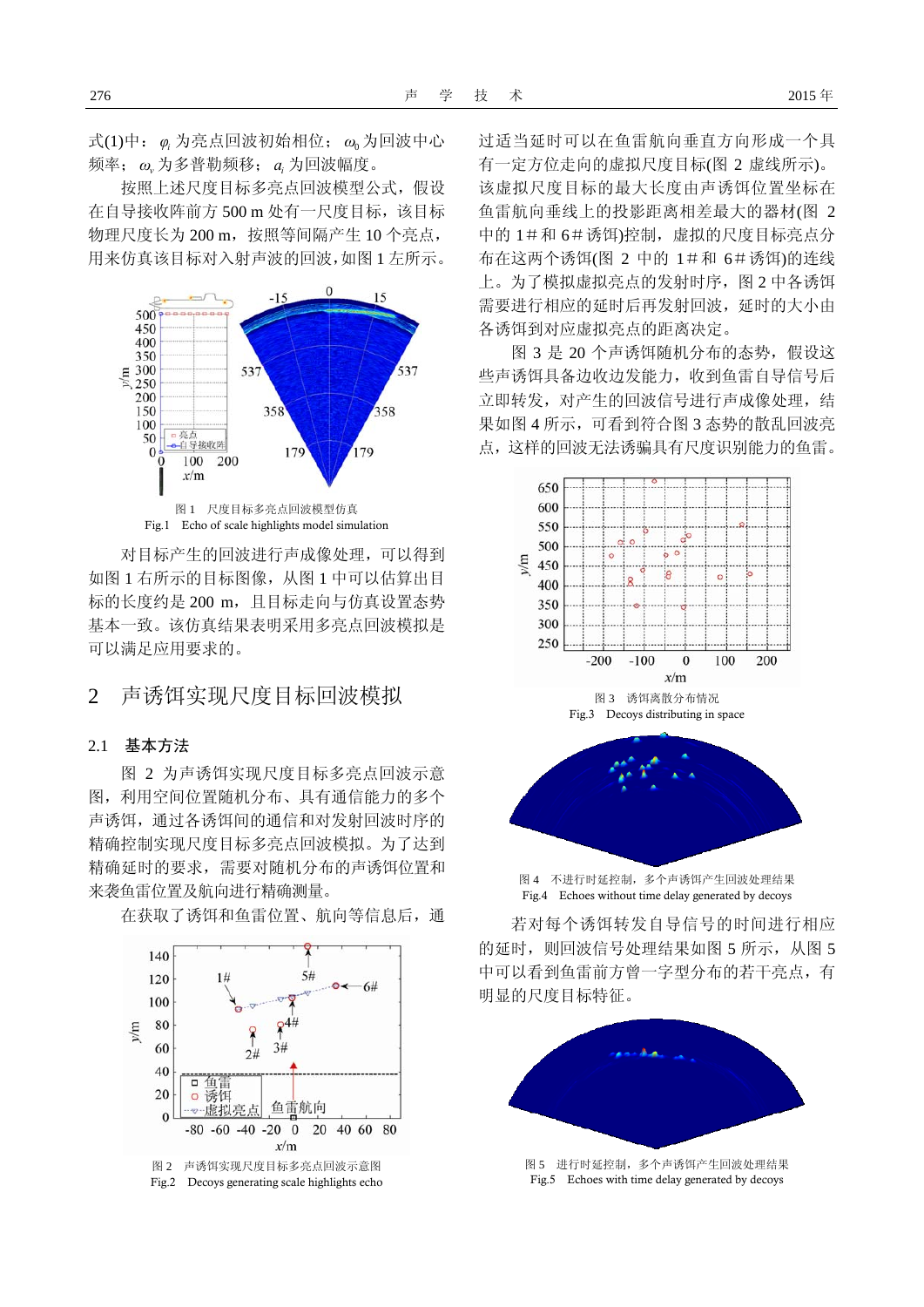图 4、5 对比表明,利用离散分布的多个声诱 饵通过信息交互进行有序控制发射回波延时实现 尺度目标多亮点回波模拟是可行的,可以形成具有 明显方位走向特征的虚拟尺度目标,可以用来对抗 具有尺度识别能力的声自导鱼雷。

#### 2.2 仿真算例

下面通过一个仿真例子说明利用离散分布的 多个声诱饵进行尺度目标回波模拟的具体性能。

假设鱼雷发射的自导信号是频率为 18~22 kHz、脉冲宽度为 10 ms 的 LFM 信号,鱼雷自导头 距离离散分布的多个声诱饵中心处 500 m, 鱼雷向 正 *y* 方向航行(图 6)。单个声诱饵布放散布误差为 75 m, 利用 10 个散布的声诱饵形成的虚拟尺度目 标长度为 106.88 m。仿真态势如图 6 所示。具体仿 真参数设置如表 1 所示。



图 6 声诱饵实现尺度目标多亮点回波模拟仿真态势 Fig.6 Simulation state for size highlights echo

表 1 模拟尺度目标仿真参数设置 Table 1 Simulation parameters

| 参数类别 | 参数名称     | 参数值       |
|------|----------|-----------|
| 发射信号 | 信号形式     | LFM       |
|      | 信号频率/kHz | $18 - 22$ |
|      | 脉冲宽度/ms  | 10        |
|      | 接收信噪比/dB | 5         |
| 接收基阵 | 阵元个数     | 16        |
|      | 阵元间距/mm  | 38        |
| 诱饵分布 | 个数       | 10        |
|      | 中心距离/m   | 500       |
|      | 散布误差/m   | 75        |

图 7 是鱼雷自导接收机波束输出最大方向的回 波信号,可以看到回波明显展宽,符合多亮点回波 时域展宽的特点。对图 7 所示回波进行亮点分离, 结果如图 8 所示,可以明显看到有 10 个亮点回波, 与虚拟的亮点个数一致。

图 9 是对回波进行方位、距离成像的结果, 明 显体现出鱼雷前方约−10°~10°方位的一个尺度目 标。



Fig.7 Waveform from the strongest beam of torpedo homing



Fig.8 Thread model of echo highlights shown in Fig.7



根据图 10 所示的几何关系,目标的尺度可以 由余弦公式(2)确定。



对目标尺度估计的精度由观测点到延展体目 标两端的距离 *D*1、*D*<sup>2</sup> 和视向开角 *α* 决定。参数 *D*1、